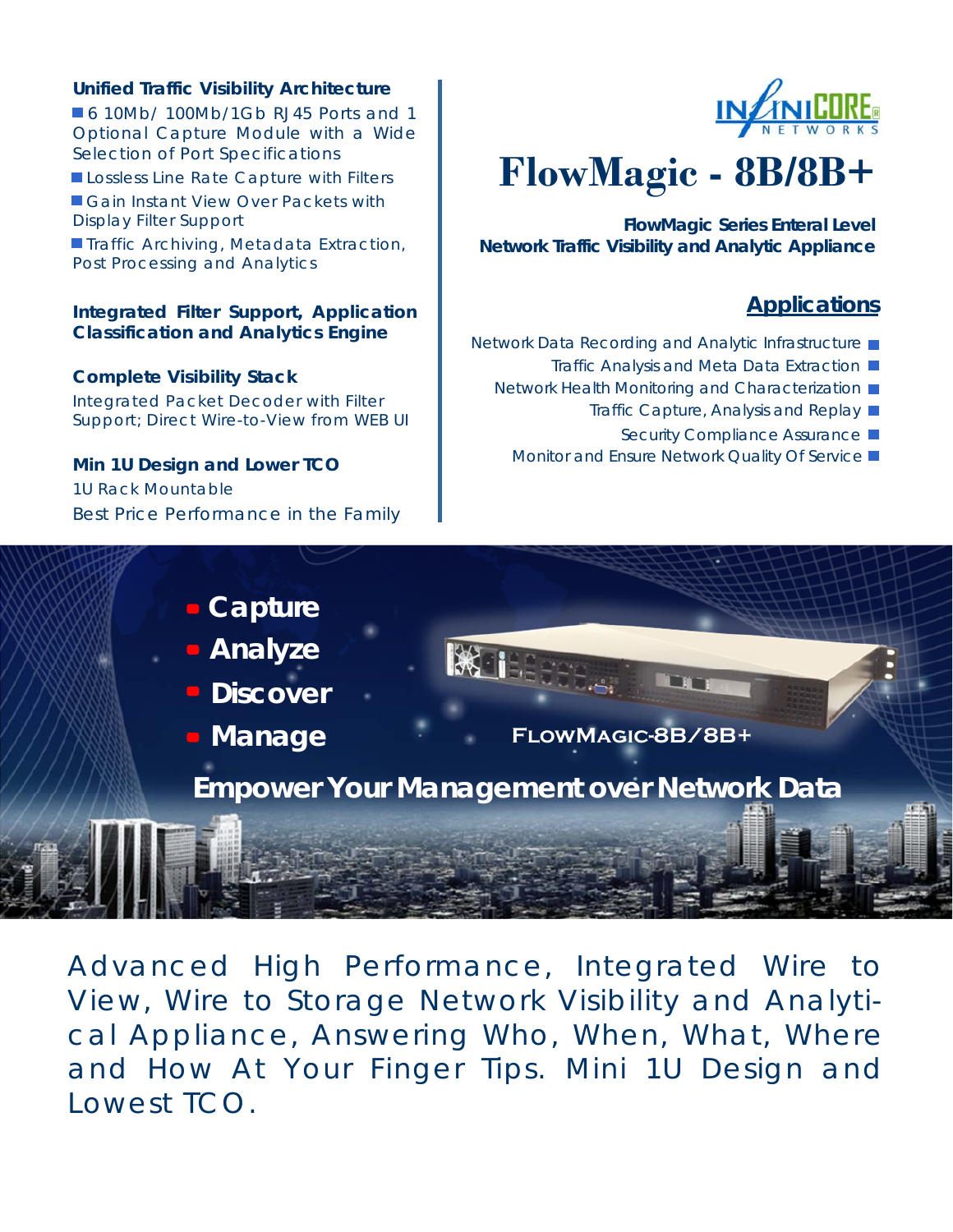# **FlowMagic-8B/8B+**

**Unified Network Visibility** 



Essential Tool in Network Monitoring and Forensic Infrastructure

Zero Packet Loss for Line Rate Minimum Size Packet

Flexible Traffic Capture Modes, Operate at Gigabit and/or Ten Gigabit Mode

Wide Range of Media support: 1G, 10G, 10G-DAC, 1G-SGMII

Integrated Packet Decoder; Gain Instant View Over Packets with Rich Display Filter Support

Rich Built-in Analytic Tools that Provides End Points, Conversation and Content Information

Downstream Tool Integration with Data Export in PCAP format

- Integrated Network Performance **Monitoring**
- Role Based Visibility Management

Programmable API to Automate Operation Tasks and Analysis

Compact Mini 1U, Powerful yet Cost Effective, Low Power Design, Low TCO, Green and Environmental Friendly

#### **Contact us**

Infinicore Inc. http://www.infinicoreinc.com

Sales: sales@infinicoreinc.com Support: support@infinicoreinc.com

#### FlowMagic-8B/8B+ PRODUCT BREIF VERSION 1.0.0

#### **Next Generation Device For Total Network Visibility**

The InfiniCORE™ FlowMagic-8B/8B+ is purposefully designed to solve high speed visibility and analytical issues that today's network administrators and engineers are facing during their daily tasks. Powered by its unified visibility architecture, the FlowMagic-8B/8B+ is a cost effective yet powerful platform for wire speed network traffic capturing, archiving, analyzing and diagnosis tasks. It is a remarkably easy to use tool with rich analytical features that can linearly scale its storage capability and capturing capabilities.

#### **Streamlined, Outstanding Software Package**

The FlowMagic-8B/8B+ is powered by InfiniOS with comprehensive functionalities available directly in Web Based GUI for management, visibility and analytics. InfiniOS has comprehensive role-based right management to support authorized and differentiated visibility into the data.

#### **Discover The Power of Big Liquid Data**

When data is readily available and properly presented, issues can be discovered faster and resolved quickly. The FlowMagic-8B/8B+ is a compact miniature enteral level appliance in its class that enables customers to archive, analyze and comprehend the data in complex network environment quickly and efficiently. The rich analytical features built into the appliance provides a whole new way to help customers to solve network glitches and to ensure the quality of service.

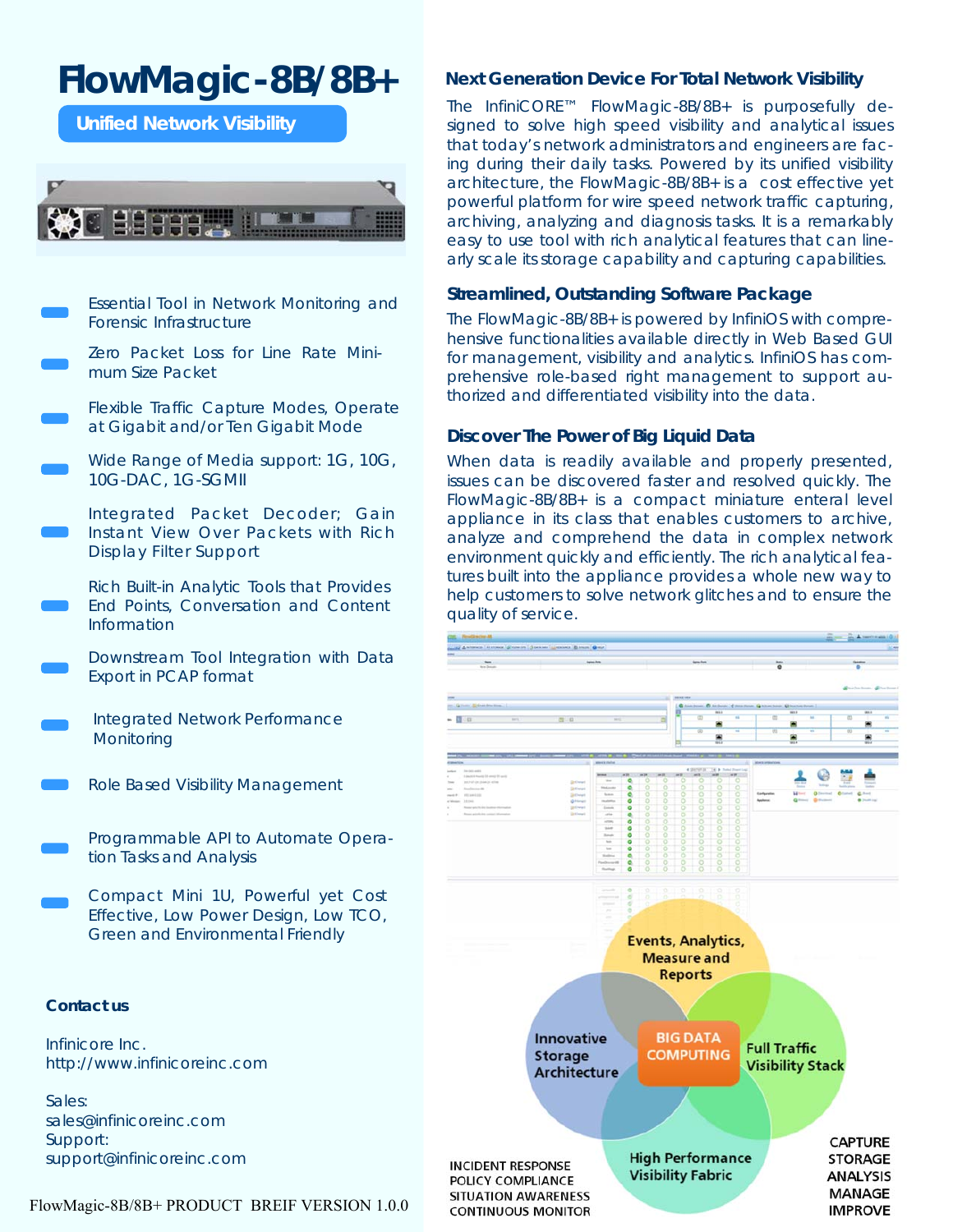# **Highlights of FlowMagic-8B/8B+ Use Cases**



**For Government, Financial and Enterprise Network Monitoring and Forensic Infrastructure** 



#### **Unified Visibility, Whenever You Need It and Wherever You Need It In Your Network**

Cost Effective Packet Level Diagnosis Tool for Network Administrators and Engineers Support Sharing Across Multi-User and Work Group with Reservation Management 339 Plug and Play. Inline Visibility Lossless high performance Data Capture and **KNO BEFFERE** Analysis Easy to Use WebUI Similar to Wireshark™ for Packet Viewing and Analysis

#### **Compact and Powerful Appliance**



All specifications and figures are subject to change without prior notice.

Actual products may look different from the photos.

All trademarks and logos are the properties of Infinicore Inc. All rights reserved.